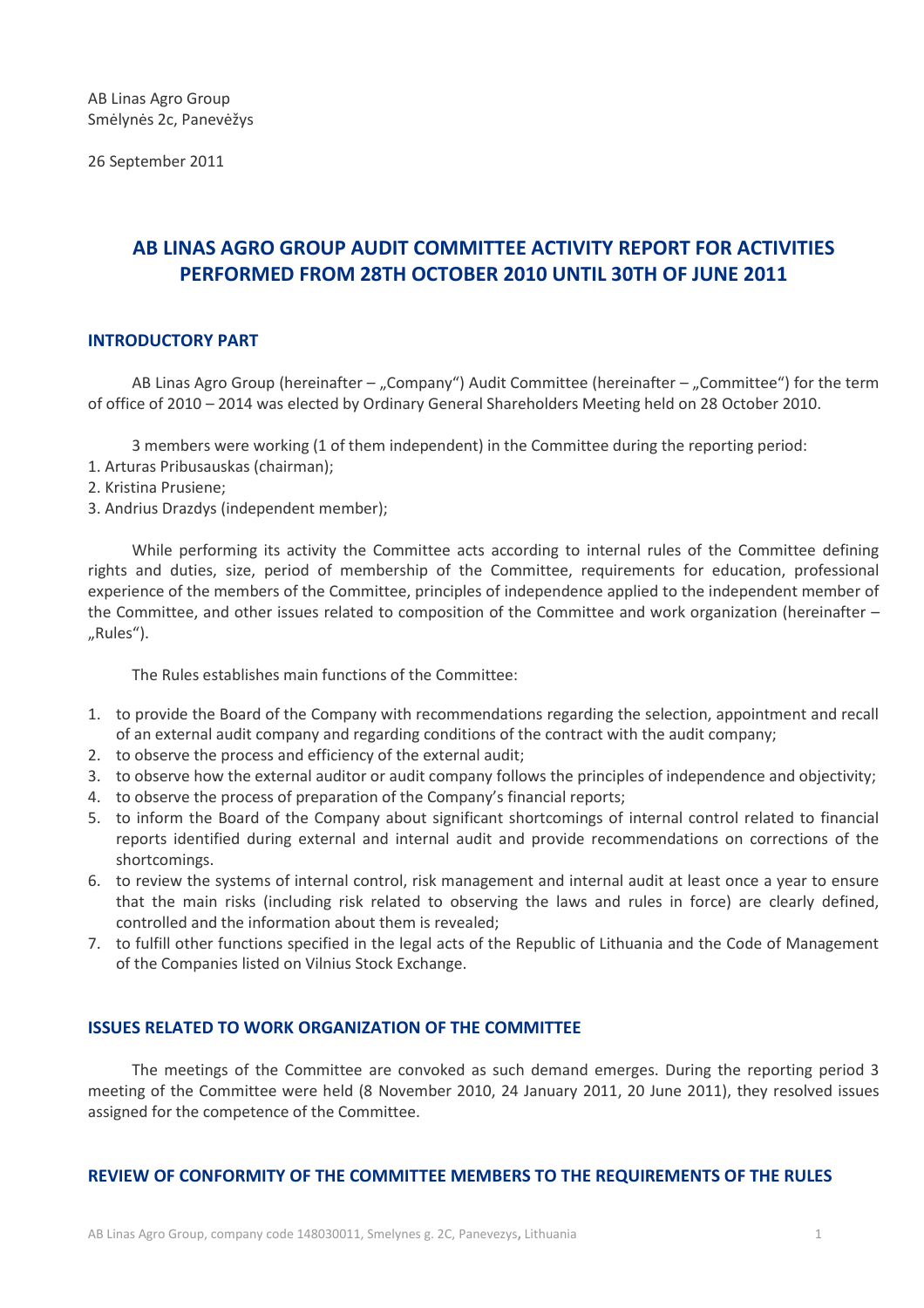Following article 7 of the Rules, members of the Committee performed review of their conformity to requirements of the Rules on 8 November 2010. Evaluation of independence of the independent Committee member Andrius Drazdys was performed, after this evaluation the conclusion was made that he satisfies all independence requirements. Andrius Drazdys signed confirmation on his independence.

The key criterions for establishing whether member of the Committee can be considered independent are the following:

- 1. the person shall not be the head of the Company or an associated company and shall not have occupied such a position within the last 5 (five) years;
- 2. the person shall not be the employee of the Company or an associated company and shall not have occupied such a position within the last 3 (three) years;
- 3. the person shall not receive or has received significant additional remuneration from the Company or an associated company, except for the remuneration for post of the member of the Committee;
- 4. the person shall not be a controlling shareholder or represent such a shareholder;
- 5. the person shall not have or has had important business relations with the Company or an associated company within the last year either directly or as a partner, shareholder, head or employee of administration of a subject with such relations. The following subjects shall be deemed subjects having business relations with the Company or an associated company: a subject that is considered an important supplier of goods, services or works (including financial, legal, advisory or consulting services) or an important client or organization receiving significant contributions from the Company or its group;
- 6. the person shall not be and shall not have been a partner or employee of the current or former audit firm of the Company or an associated company within the last 3 (three) years;
- 7. the person shall not have held the position of a member of the Committee of the Company for a period of at least 12 (twelve) years;
- 8. the person shall not be a close family member of the head of the Company or the person specified in Paragraphs 18.1. through 18.6. The spouse (cohabitant), children and parents shall be considered as close family members.

A company associated with the Company is the one which:

- 1. a company, which directly or indirectly controls the Company or is controlled by it;
- 2. a company, which has a significant influence on the Company;
- 3. a company, which takes part in the control of the Company under a joint activity agreement;
- 4. a company, which is controlled by the same legal or natural person (or their group) as the Company;
- 5. a company, which is an associate company;
- 6. a company, which is a company controlled under a joint activity agreement;
- 7. a company, which accumulates and pays pensions and other benefits at the end of the service.

During conformity to requirement review it was also established that qualification and work experience of all members of the Committee satisfy requirements of the Rules (persons with appropriate qualification are persons with university degree in economics, finances or law; persons with appropriate experience are persons with at least 3 years of work experience in the sphere of finances, accounting or law. Independent member must have at least 5 years of work experience in the sphere of accounting or finances).

## **PRESENTATION OF RECOMMENDATIONS**

#### **RECOMMENDATION TO THE MANAGEMENT OF THE COMPANY ON AGREEMENT WITH AUDIT COMPANY**

While performing its duty to issue recommendation on agreement with audit company specified in article 22.1 of the Rules, the Committee on  $20<sup>th</sup>$  of June 2011 issued such recommendation to the management of the Company suggesting to sign agreement on audit assignment with UAB Ernst & Young (hereinafter – "EY"). The Committee became familiar with draft of audit assignment agreement and submitted its comments regarding this draft before issue of recommendation.